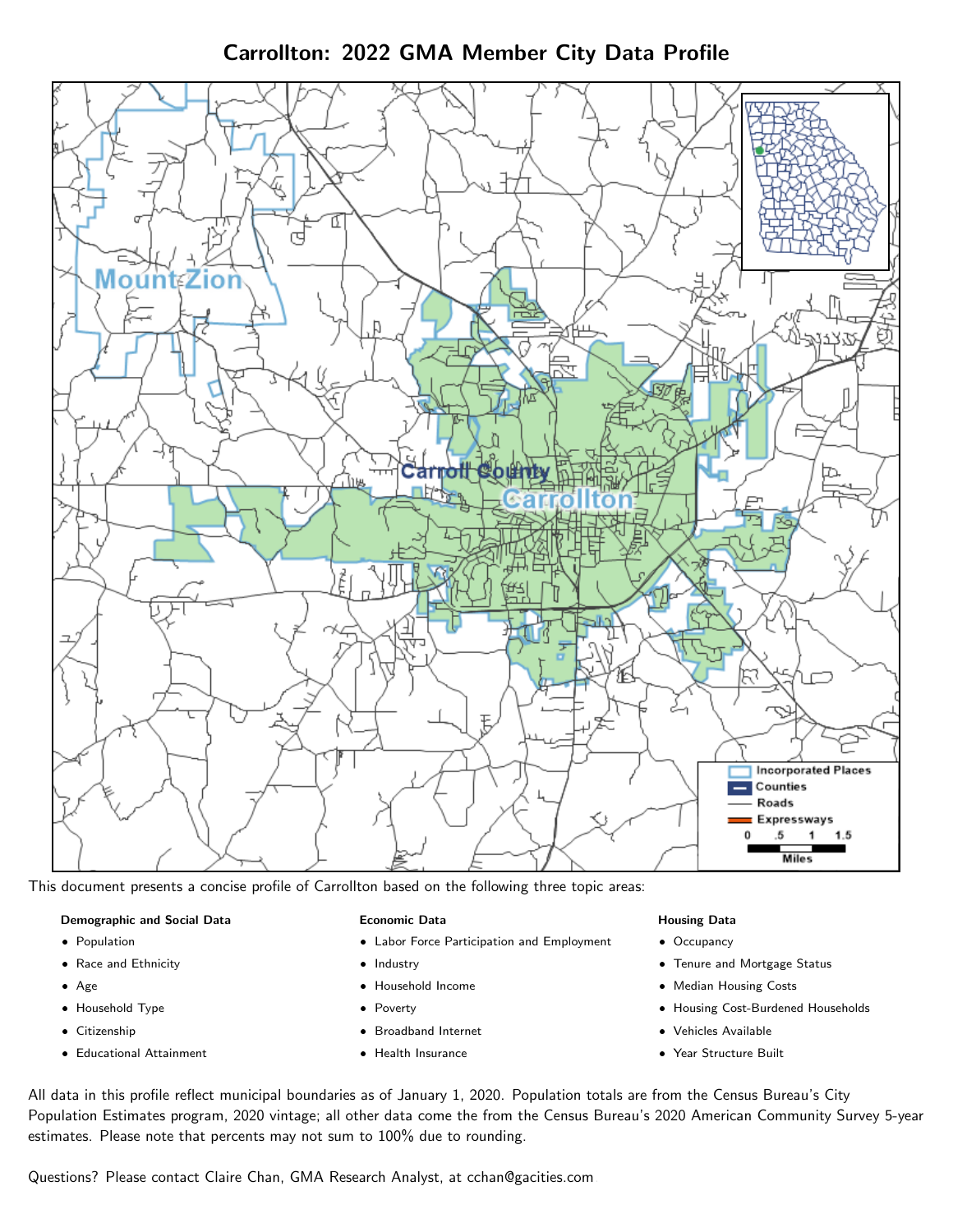# Carrollton: Demographic and Social





**Citizenship** 



Source: American Community Survey, 2020 5-year estimates, table B05002 Source: American Community Survey, 2020 5-year estimates, table B15002

Race and Ethnicity



Source: U.S. Census Bureau, City Population Estimates, 2020 vintage Source: American Community Survey, 2020 5-year estimates, table B03002

# Household Type



Source: American Community Survey, 2020 5-year estimates, table B01001 Source: American Community Survey, 2020 5-year estimates, table B11001

## Educational Attainment



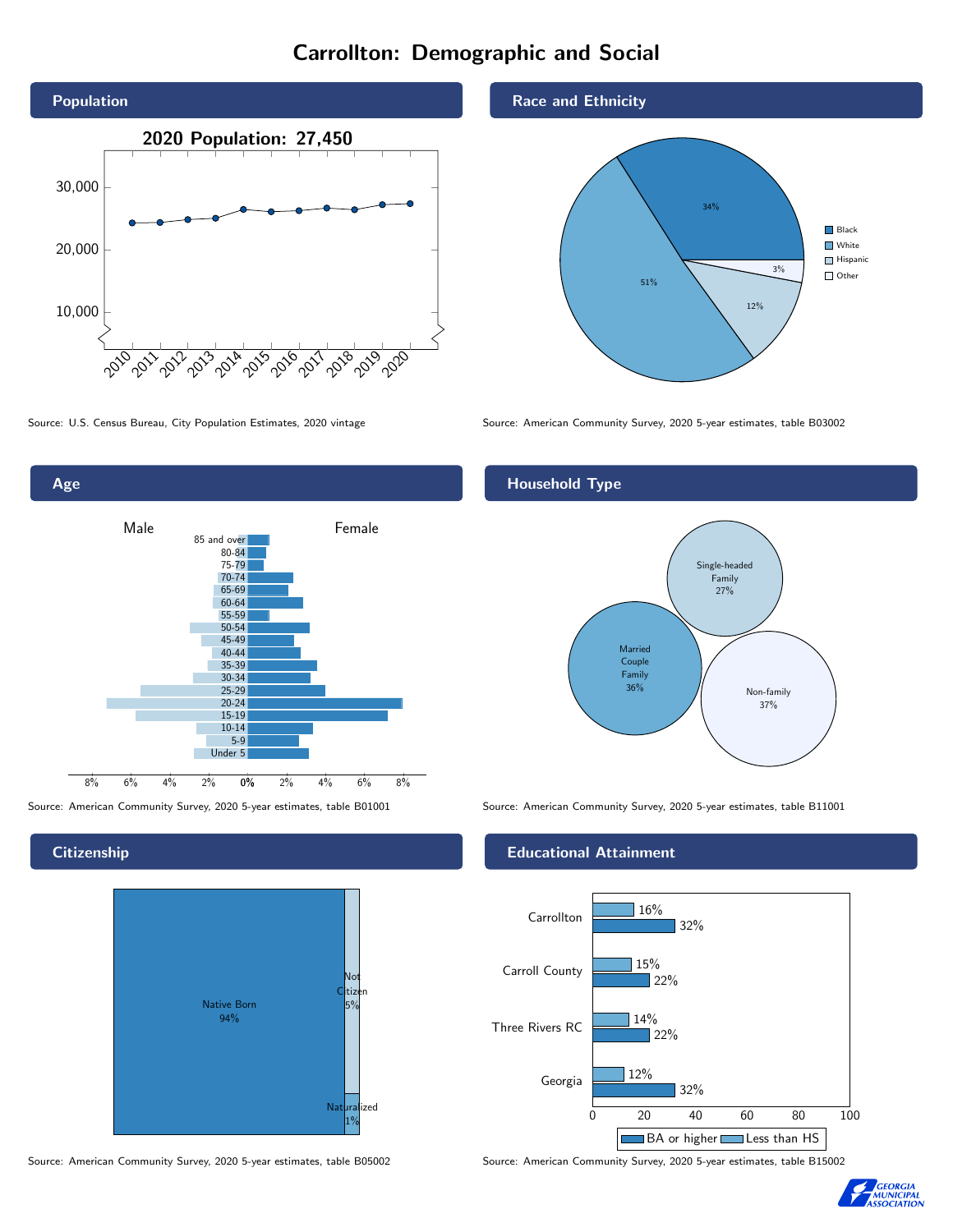# Carrollton: Economic



Source: American Community Survey, 2020 5-year estimates, table B23001 Note: Unemployment rate is based upon the civilian labor force.



Source: American Community Survey, 2020 5-year estimates, tables B19013 and B19025 Source: American Community Survey, 2020 5-year estimates, table B17010



Source: American Community Survey, 2020 5-year estimates, table B28002 Source: American Community Survey, 2020 5-year estimates, table B18135

Industry

| Agriculture, forestry, fishing and hunting, and mining      | $1\%$ |
|-------------------------------------------------------------|-------|
| Construction                                                | 3%    |
| Manufacturing                                               | 17%   |
| <b>Wholesale Trade</b>                                      | 6%    |
| Retail Trade                                                | 12%   |
| Transportation and warehousing, and utilities               | 3%    |
| Information                                                 | $2\%$ |
| Finance and insurance, real estate, rental, leasing         | 5%    |
| Professional, scientific, mgt, administrative, waste mgt    | 12%   |
| Educational services, and health care and social assistance | 21%   |
| Arts, entertainment, recreation, accommodation, food        | 10%   |
| service                                                     |       |
| Other services, except public administration                | 5%    |
| Public administration                                       | 3%    |

Source: American Community Survey, 2020 5-year estimates, table C24030

## Poverty



# **Health Insurance**